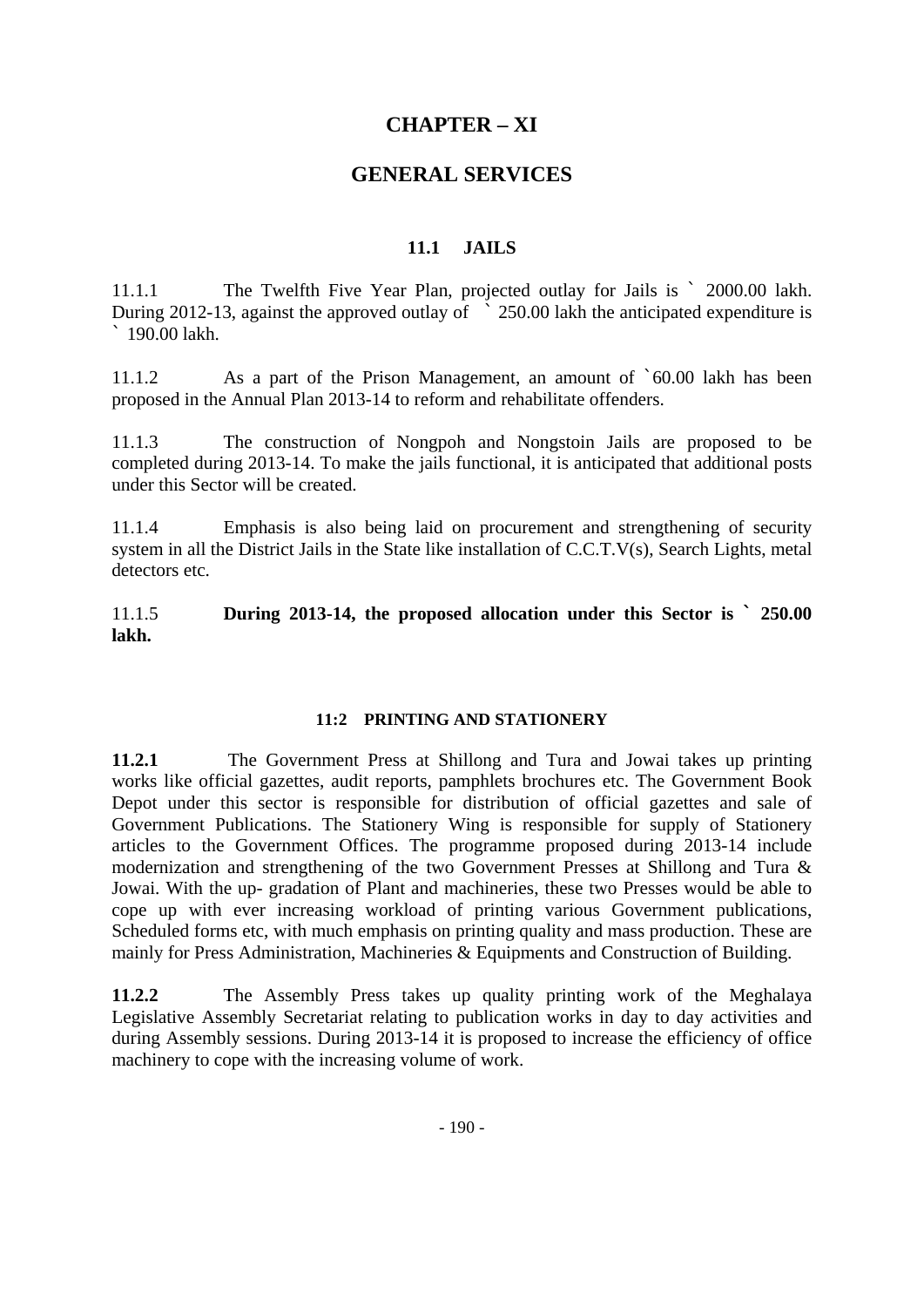**11.2.3** The projected Twelfth Plan (2012-2017) outlay for Printing & Stationery is ` **2600.00 lakh.** During 2012-13 an outlay of ` **300.00 lakh** was approved for Govt. Press at Shillong, Tura and Jowai including Meghalaya Legislative Assembly Press and the anticipated expenditure is ` **315.00 lakh**. **The proposed outlay for Annual Plan 2013-14 is ` 300.00 lakh which include ` 185.00 lakh for the State Assembly Press.**

**11.2.4** The broad break-up of the Eleventh Plan (2007-12) outlay & expenditure and outlay of the Twelfth Plan (2012-17) and the Annual Plan 2013-14 are indicated in the Table below:- **Rs. in lakhs** 

|            |                                                |                                                                                          |                                                              |                                                             |                                                 |        | rs. iii iakiis                                                                  |                                                                |
|------------|------------------------------------------------|------------------------------------------------------------------------------------------|--------------------------------------------------------------|-------------------------------------------------------------|-------------------------------------------------|--------|---------------------------------------------------------------------------------|----------------------------------------------------------------|
| Sl.<br>No. | <b>Items</b>                                   | <b>Eleventh</b><br>Plan<br>$(2007-12)$<br>Projected<br>Outlay<br>at $2006-$<br>07 Prices | <b>Eleventh</b><br>Plan<br><b>Actual</b><br>Expendi-<br>ture | Annual<br>Plan<br>$(2011-12)$<br>Actual<br>Expendi-<br>ture | Twelfth<br><b>Plan</b><br>$(2012-17)$<br>Outlay | Outlay | <b>Annual Plan 2012-13</b><br><b>Approved Anticipated</b><br><b>Expenditure</b> | Annual<br><b>Plan</b><br>2013-14<br><b>Budgetted</b><br>Outlay |
| 1.         | 2.                                             | 3.                                                                                       | 4.                                                           | 5.                                                          | 6.                                              | 7.     | 8.                                                                              | 9.                                                             |
| 1.         | Govt. Press at<br>Shillong, Tura $\&$<br>Jowai | 1000.00                                                                                  | 1065.00                                                      | 339.14                                                      | 1820.00                                         | 185.00 | 200.00                                                                          | 185.00                                                         |
| 2.         | Meghalaya<br>Legislative<br>Assembly           | 500.00                                                                                   | 343.54                                                       | 100.08                                                      | 780.00                                          | 115.00 | 115.00                                                                          | 115.00                                                         |
|            | $Total =$                                      | 1500.00                                                                                  | 1408.54                                                      | 439.22                                                      | 2600                                            | 300.00 | 315.00                                                                          | 300.00                                                         |

### **11.3 PUBLIC WORKS (G.A.D. BUILDINGS)**

**11.3.1.** The schemes under this sector are implemented by GAD through the Public Works Department (Building Wing) which is the main executing Agency of different Government Departments in the State for building infrastructure including construction of Government Administrative Buildings and staff quarters in different parts of the State. The ongoing major projects like construction of Meghalaya Houses etc outside the State particularly in the metropolitan cities like Delhi, Kolkata, Vellore and Guahati for providing accommodation facilities to VIP as well as officers and students population who go out of Station on official visits and other variety reasons are targeted to be completed within the stipulated time as per the Memorandum of understanding

**11.3.2.** The approved outlay for this sector during the Eleventh Plan is `.**13386.00 lakhs** and the actual expenditure is  $\text{Rs}12286.13$  lakhs. During the  $11^{\text{th}}$  Plan the major achievements under this sector are as follows:-  $\lambda$  and  $\lambda$ 

|     |                                                                                       | lakh'             |
|-----|---------------------------------------------------------------------------------------|-------------------|
| SI. | <b>Name of Schemes</b>                                                                | <b>Sanctioned</b> |
| No. |                                                                                       | Amount            |
|     | Constn. of Meghalaya House at Mumbai                                                  | 595.42            |
|     | 2 Improvement & Renovation work at Mayurbhanj complex, Shillong                       | 198.275           |
|     | 3 Constn. of Brightwell Bunglow (State guest House) presently occupied by the Hon'ble | 51.238            |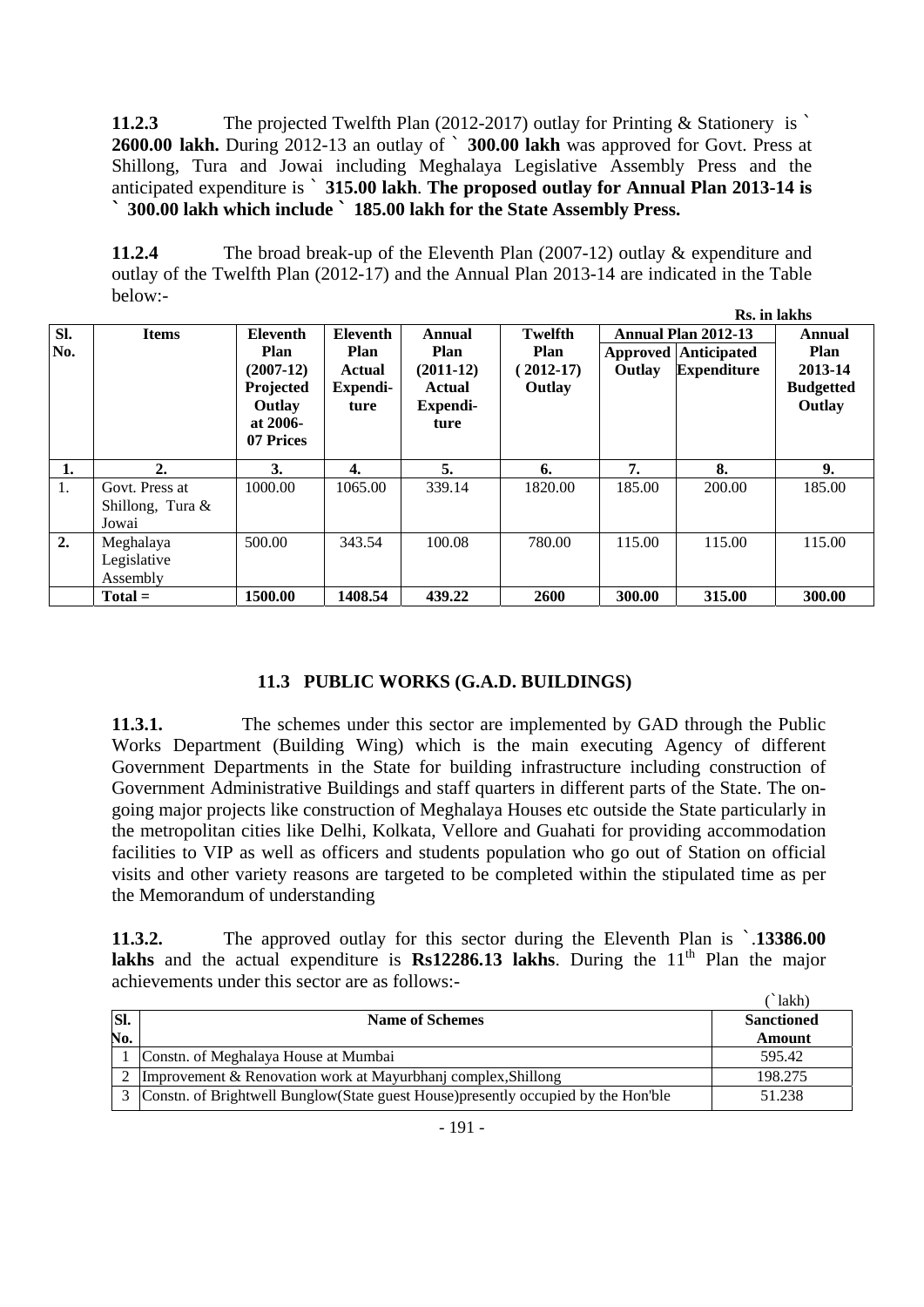|   | Speaker of Meghalaya Legislative Assembly                                               |          |
|---|-----------------------------------------------------------------------------------------|----------|
| 4 | Constn. of boundary fencing and entrance gate at Mayurbhanj complex, Shillong           | 72.07    |
|   | 5 Providing digital Conference system for Yojana Bhavan, Shillong.                      | 76.736   |
|   | 6 Constn. of the Administrative office Bldg. in the old Transport office bldg. at Lower | 437.36   |
|   | Lachumiere, Shillong.                                                                   |          |
|   | Extension of Circuit House at Nongpoh                                                   | 76.045   |
|   | Constn. of Treasury office Bldg. at Tura                                                | 214.525  |
|   | 'OTAI                                                                                   | 1721.669 |

**11.3.3.** Under the Annual Plan 2102-13 there are all together 194 numbers of

Schemes which were incorporated in the Annual Plan PWD Budget book, of which 56 nos were ongoing or continuing scheme and the remaining 138 nos were new schemes The number of spillover schemes from the 11<sup>th</sup> five year plan to the  $12<sup>th</sup>$  five year Plan are 45 nos..

**11.3.4. The Projected Outlay for the 12th Plan (2012-17) is Rs.19700.00 lakh.** The approved outlay for **2012 - 2013** is `.**7070.00 lakhs** which includes i) `.**90.00 lakhs** for State Guest House Shillong/Residential Quarters and ii) `.**4000.00** lakhs of **ACR** for District Residential Complexes (4 new Districts) and the anticipated expenditure is `.**6490.00 lakhs**. **The Proposed Outlay for the Annual Plan 2013-14 is** ` **7800.00 lakh** which includes `.**4000.00** lakhs of **ACR** for District Residential Complexes (4 new Districts)**:** 

## **11.3.5 PROJECTED STATE PLAN OUTLAY FOR THE TWELFTH PLAN(2012- 17) AND ANNUAL PLAN 2013-14:-**

 The schematic Outlay/Expenditure for the Twelfth Plan (2012‐17) and Annual Plan 2013‐14 is in respect of GAD as indicated in Table below:‐ 

|            |                           |                                                                                          |                                                                  |                                                         |                                                                         |                    | <b>Rupees in lakhs</b>                                             |                                                        |
|------------|---------------------------|------------------------------------------------------------------------------------------|------------------------------------------------------------------|---------------------------------------------------------|-------------------------------------------------------------------------|--------------------|--------------------------------------------------------------------|--------------------------------------------------------|
| SI.<br>No. | Name of<br><b>Schemes</b> | <b>Eleventh</b><br><b>Plan</b><br>2007-12<br>Approved<br>Outlay<br>at 2006-<br>07 price) | Eleventh<br>Plan<br>2007-12<br><b>Actual</b><br>expendi-<br>ture | Annual<br>Plan<br>2011-12<br>Actual<br>Expendi<br>-ture | Twelfth<br><b>Plan 2012-</b><br>17<br><b>Projected</b><br><b>Outlay</b> | Approved<br>Outlay | <b>Annual Plan</b><br>2012-13<br><b>Anticipated</b><br>expenditure | Annual<br>Plan<br>2013-14<br><b>Proposed</b><br>Outlay |
|            |                           |                                                                                          | 3                                                                | 4                                                       |                                                                         |                    | ៗ                                                                  | 8                                                      |
| 1.         | GAD                       | 13386.00                                                                                 | 12286.13                                                         | 1580.95                                                 | 19700.00                                                                | 7070.00            | 6490.00                                                            | 7800.00                                                |
|            | <b>TOTAL</b>              | 13386.00                                                                                 | 12286.13                                                         | 1580.95                                                 | 19700.00                                                                | 7070.00            | 6490.00                                                            | 7800.00                                                |

### **11.4. MEGHALAYA ADMINISTRATIVE TRAINING INSTITUTE**

**11.4.1.** The Projected outlay for the Twelfth Plan (2012-17) is ` 4400.00 lakhs. The approved outlay for the Annual Plan 2012-13 is ` 650.00 lakhs of which the anticipated expenditure is ` 550.00 lakhs. **The proposed outlay for the Annual Plan 2013-14 is** ` **700.00 lakhs.**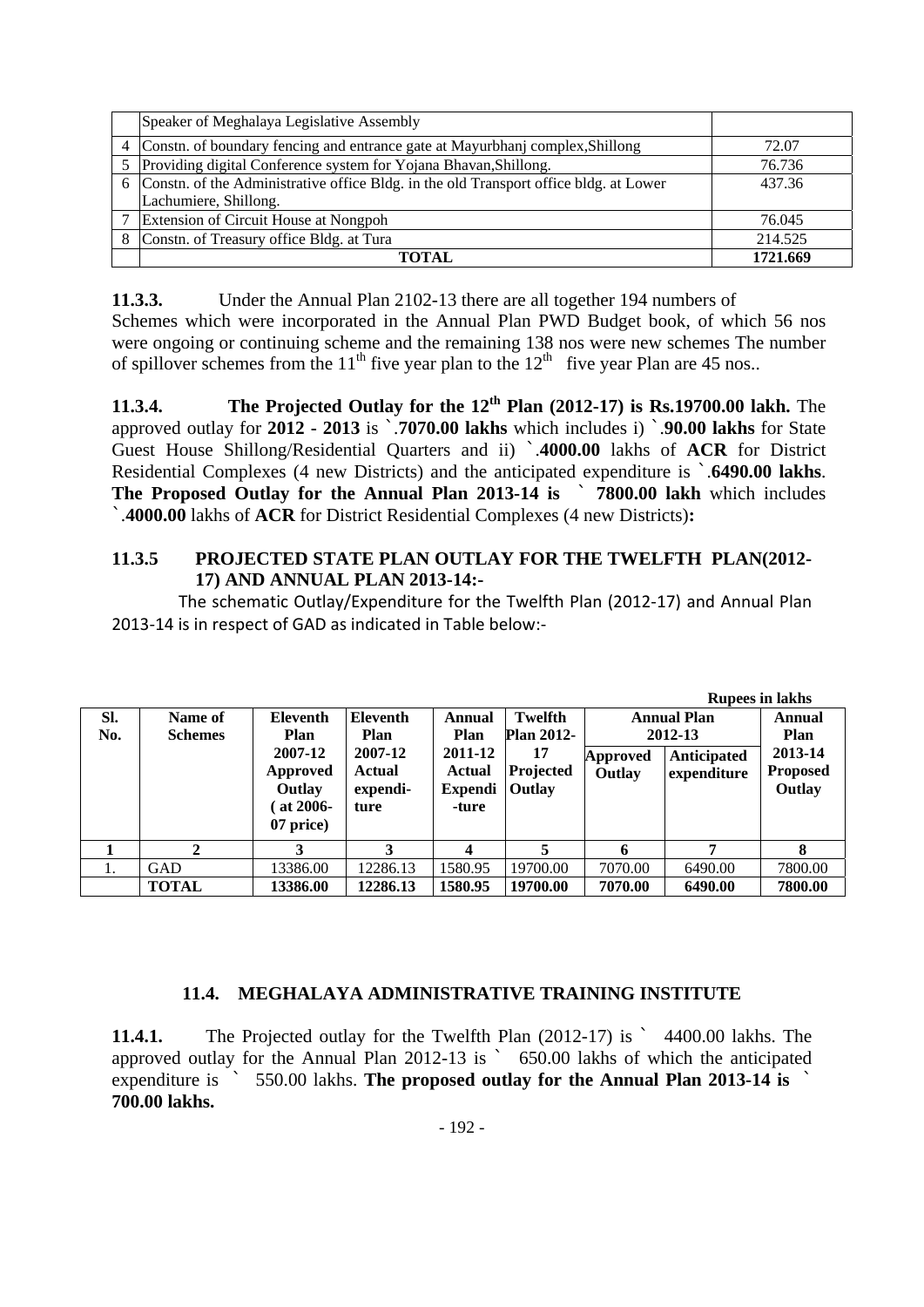**11.4.2** The Meghalaya Administrative Training Institute (MATI) was established in the year 1989. The Institute is imparting courses for State Civil Services Officers and other Heads of Department. Training programmes are also conducted for UDAs and LDAs of the Secretaries Services, Staff of the Head of Departments and District Offices. The Institute is also offering training in computers for officers and staffs of the Secretariat, Head of Departments in collaboration with the National Informatics Centre (NIC) Shillong. Govt. of India's Sponsored Training programmes are also being conducted annually. MATI is the State Implementing Agency for conducting training on Access to Information. Hence training on the Right to Information is being conducted at the State Level and also the District Level in collaboration with the National Human Rights Commission (NHRC). The institute is also conducting training on Human Rights issues. Further, the institute in collaboration with the National Institute of Disaster Management (NIDM) is conducting training on Disaster Management for Government Officials, NGOs, Local Representatives, Head of Educational Institutions etc.,

 The training inputs are provided through classroom sessions, panel discussion, group activities etc. The training is structured to align and integrate with the Government's vision and policy so as to ensure effectiveness of learning delivery

**11.4.3** The main problem being encountered by the institute is the lack of Hostel facilities, as a result of which training programmes of longer duration conducted for out station employees created hardship for the trainees as they have to make their own lodging arrangements. To mitigate this problem, land approximately 5 acres have been allotted and identified by the Urban Affairs Department at Mawdiangdiang. For construction of the Meghalaya Administrative Training Institute including hostel and other facilities the State Government during 2008-09 has accorded administrative approval for 'Construction of Meghalaya Administrative Training Institute Complex at Mawdiangdiang" amounting to ` 1380.56 lakhs for which expenditure incurred up to 2011-12 was ` 864.50 lakhs.

### **11.5 FIRE PROTECTION**

11.5.1 The Twelfth Five Year Plan Projected Outlay for Fire Protection is ` 1400.00 lakh. An outlay of  $\degree$  360.00 lakh has been allocated for this sector during 2012-13. However, the anticipated expenditure during the current financial year is ` 335.00 lakh.

11.5.2 In order to strengthening the fire service in the State, the Department proposes to procure new machinery and equipment and vehicles. More stress is also given towards acquisition of land for construction of new F&ES Stations, residential as well as administrative buildings.

11.5.3 Further, in order to equip the organisation with modern and sophisticated equipments, a separate training Centre is required to be set-up.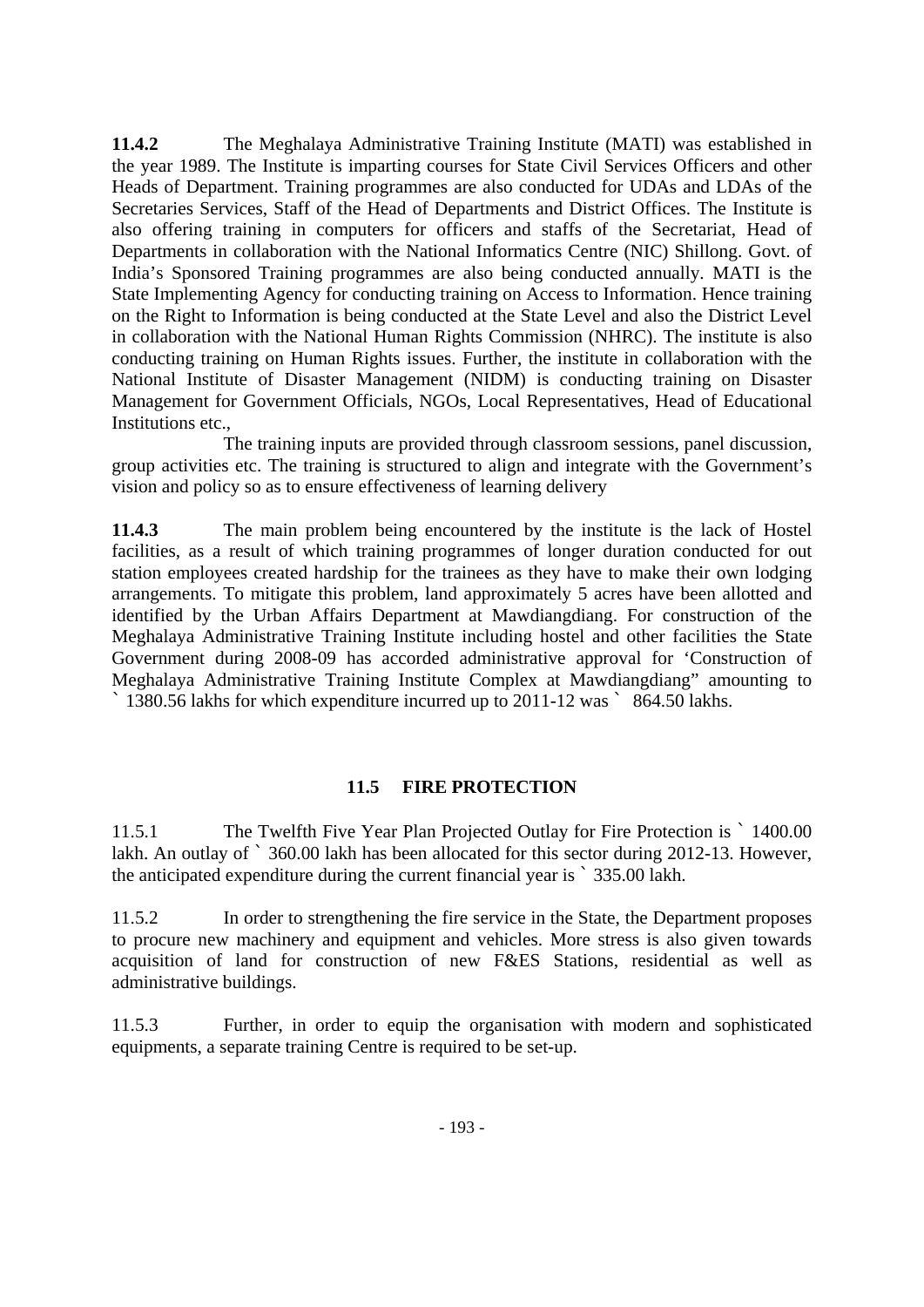11.5.4 **The proposed allocation for 2013-14 is ` 400.00 lakh, the details of which are as indicated below**:-

| Sl.<br>No.  | <b>Items</b>                           | <b>Budgeted Allocation</b><br>$\lceil$ in lakh] |
|-------------|----------------------------------------|-------------------------------------------------|
|             | Modernization of Fire Services         | 70.20                                           |
|             | Procurement of Fire fighting equipment | 80.00                                           |
|             | Acquisition of land                    | 50.00                                           |
| $\mathbf 3$ | <b>Construction works</b>              | 199.80                                          |
|             | Total                                  | 400.00                                          |

### **11.6. JUDICIARY**

**11.6.1. The projected outlay for the 12<sup>th</sup> Five Year Plan is Rs 1900.00 lakhs. The approved outlay for the Annual Plan 2012-2013 is ` 250.00 lakhs and the anticipated**  expenditure is also ` 250.00 lakhs. An amount of ` 270.00 lakhs is proposed for the **Annual Plan 2013-2014.** 

11.6.2. The State Government is on the process for separation of Judiciary from Executive. Funds are therefore required for construction of Court buildings and quarters for Subordinate Judiciary. The State Level Committee, headed by the Chief Secretary of Meghalaya has constituted a sub-committee for identifying lands for Sub-judiciary Court buildings and Quarters and land at Nonstoin, Nongpoh, Williamnagar, Baghmara, Tura and Jowai has been identified. Construction of temporary / permanent court buildings for Nongstoin, Nongpoh, Jowai, Tura and Williamnagar will be taken up during 2013-14.

## **11.7 POLICE FUNCTIONAL & ADMINISTRATIVE BUILDINGS**

11.7.1 The Twelfth Plan Projected outlay for Police Functional & Administrative Building is ` 8800.00 lakh.

11.7.2 During 2012-13, an approved outlay for this sector is ` 1800.00 lakh which is anticipated to be utilised in full.

11.7.3 Construction of office buildings at various Police Stations, Outposts, Check Posts, Battalion Offices for the newly created Battalions, Police Reserve Offices which are presently functioning from rented houses are proposed to be taken up during the current financial year.

11.7.4 The 13<sup>th</sup> Finance Commission has awarded an amount of ` 5000.00 lakh for setting up of the Meghalaya Police Academy. During, 2013-14, an amount of ` 1250.00 lakh has been provided for this purpose.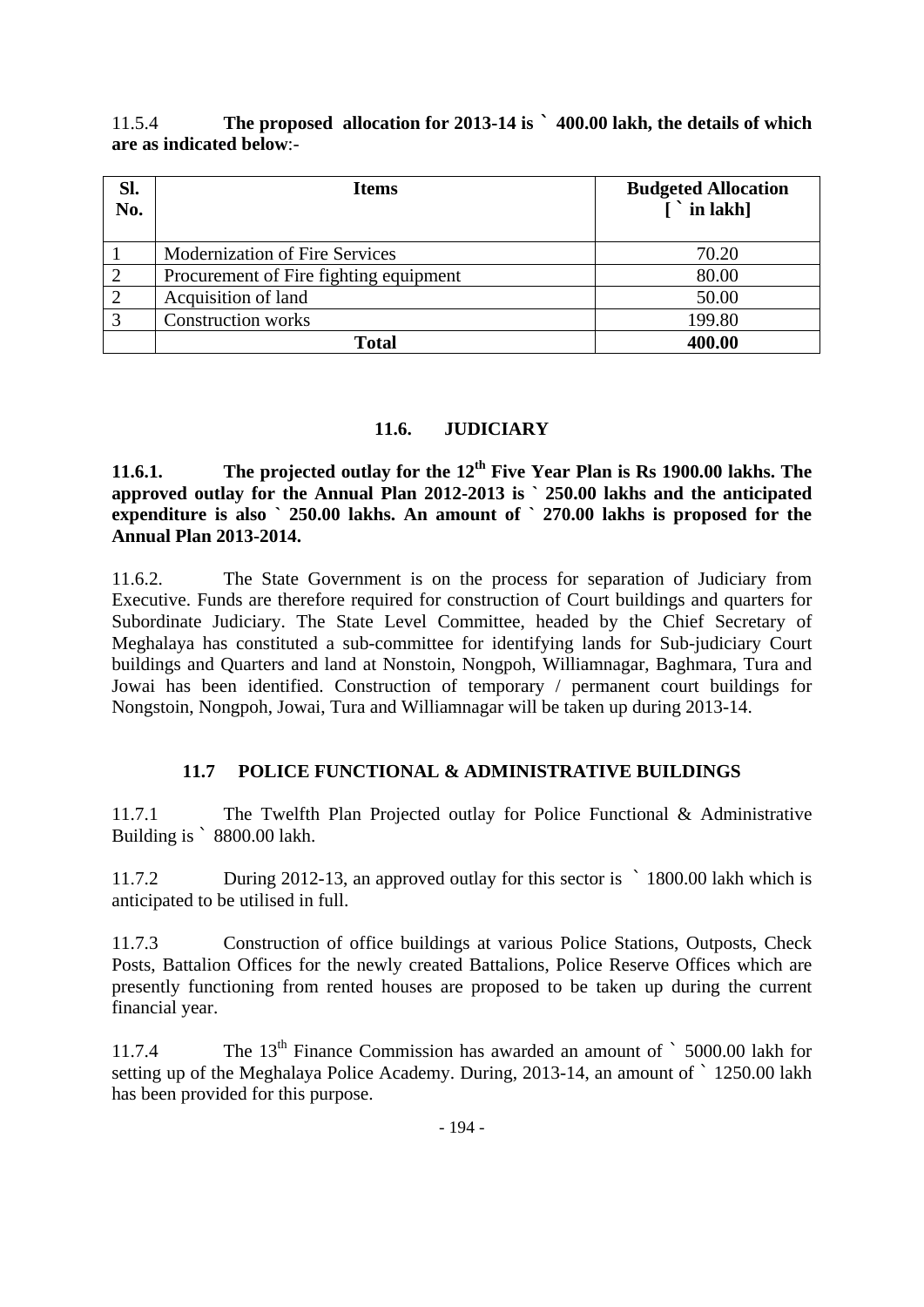11.7.5 Further, land has been acquired for the establishment of a Police Academy and 6th IRBN at Umran, Ri-Bhoi Distrct.

| 11.7.6 | During 2013-14, the proposed allocation is ` 2000.00 lakh, the details of |  |  |
|--------|---------------------------------------------------------------------------|--|--|
|        | which are indicated below:-                                               |  |  |

| Sl. | <b>Items</b>                                                    | <b>Budgeted Allocation</b> |
|-----|-----------------------------------------------------------------|----------------------------|
| No. |                                                                 | $\int$ in lakh]            |
|     | Construction of administrative buildings for State Police/      | 460.00                     |
|     | Police Stations and outposts                                    |                            |
| 2   | Construction of administrative buildings for Police Battalion   | 200.00                     |
| 3   | Construction of Meghalaya Police Academy under 13 <sup>th</sup> | 1250.00                    |
|     | <b>Finance Commission</b>                                       |                            |
| 4   | <b>State Forensic Unit</b>                                      | 60.00                      |
|     | <b>Construction of DGP Office</b>                               | 30.00                      |
|     | Total                                                           | 2000.00                    |

### **11.8 HOME GUARDS AND CIVIL DEFENCE**

11.8.1 The projected outlay for Home Guards and Civil Defence during the Twelfth Five Year Plan is  $\frac{1}{2}$  3100.00 lakh. Against the 2012-13 approved outlay of  $\frac{1}{2}$  500.00 lakh, the anticipated expenditure is ` 460.00 lakh.

11.8.2 Under the proposed plan proposal, construction of staff quarters at Mawdiangdiang, construction of administrative building and staff quarters at Tura & Jowai are to be taken up during the Twelfth Plan period.

### 11.8.3 **During 2013-14, the proposed allocation for this Sector is ` 535.00 lakh.**

### **11.9. TREASURIES**

11.9.1**. The projected outlay for the 12th Five Year Plan is Rs 618.00 lakhs. The approved outlay for the Annual Plan 2012-2013 is Rs 90 lakhs and the amount is anticipated to be utilized in full. The Proposed Outlay for 2013-2014 is Rs 100.00 lakhs.**  11.9.2 During the Eleventh Plan all the 16 existing Treasuries have been fully computerized and the Online Treasury activity (Treasury NET) is fully operational in all the Treasuries in the state and an Integrated Financial Management System (IFMS) was taken up during 2012-2013 to achieve real time information of revenue receipts and expenditure in all the Treasuries in the state so that the processed information is accessible by all Administrative Departments and Heads of Departments for necessary monitoring, review and effective planning.

11.9.3 During the Annual Plan 2013 -2014 thrust will be given to implement the 'Biometric Solution' to enable pensioners to get direct access to the database "Biometric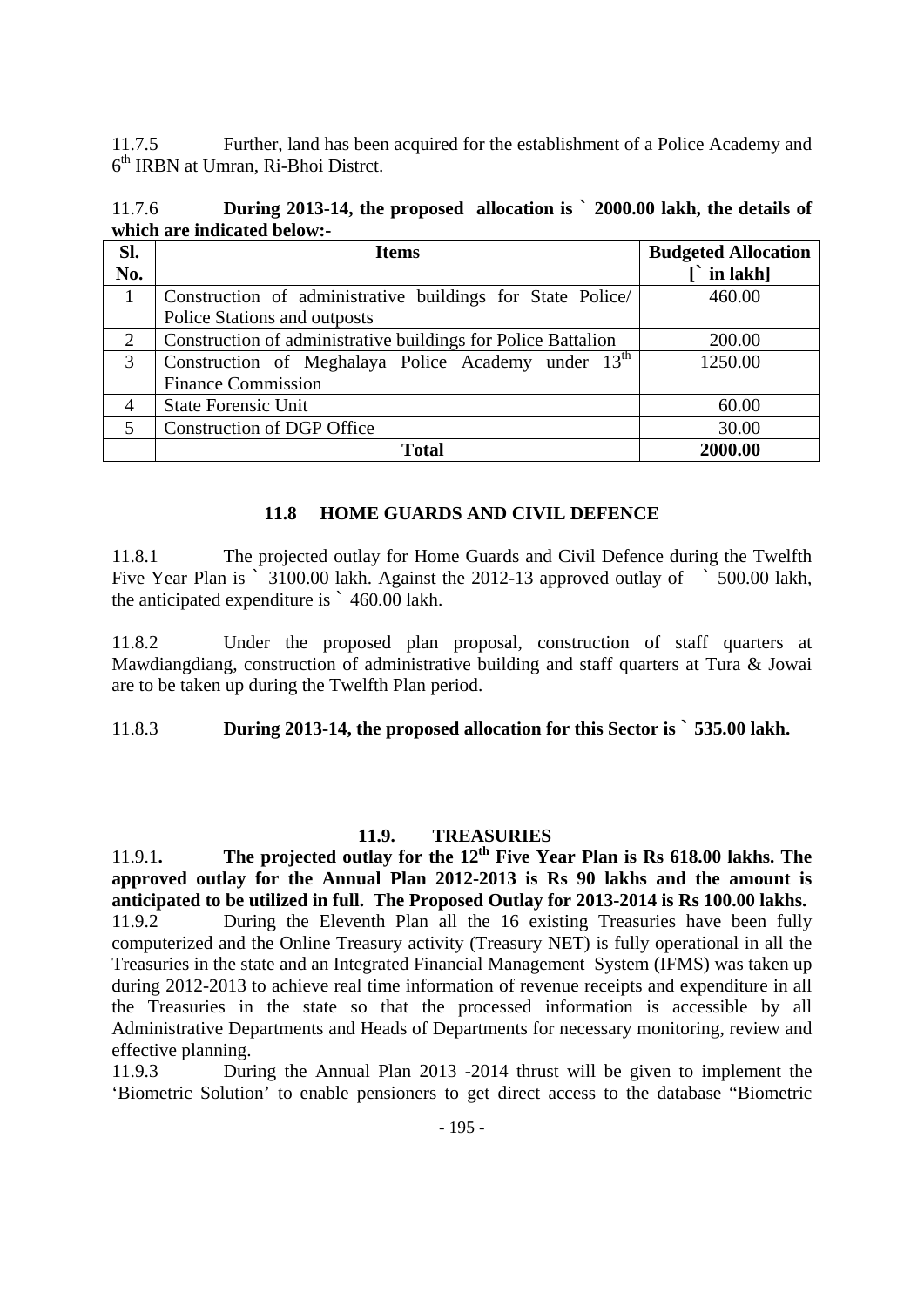System" for their verification. Funds also have been earmarked for maintenance of the existing I T infrastructure in all the 16 Treasures in the State.

#### **11.10 STATE LEGISLATIVE ASSEMBLY BUILDING**

**11.10.1**. The State Government is yet to construct a New Legislative Assembly Building since the old one was destroyed by fire during January, 2001. As per decision of the High Level Committee which has been set up to look into the construction of a New Legislative Assembly Building, a new site has been identified at Taraghar Complex near Ward's Lake, Shillong. The estimated cost for construction of the new State Legislative Assembly Building is `.256.64 crore.

**11.10.2.** An Additional Central Assistance of `.500.00 lakh has been sanctioned by the Planning Commission for the purpose during the Annual Plan 2002-03.

**11.10.3.** The amount projected for the purpose during the  $11<sup>th</sup>$  Plan period was  $\cdot$  .2500.00 lakh and the approved outlay for  $2012 - 2013$  is  $\cdot$  2000.00 lakh under Additional Central Resources (SPA)

In view of the fact that now the formalities have been put in place, actual implementation is yet to be started. To expedite construction of the State Assembly Building and avoid cost and time overrun, a Tentative Budgeted Outlay of `.500.00 lakhs is provided for 2013 – 14.

### **11.11 DISASTER MANAGEMENT.**

11.11.1 The State of Meghalaya is vulnerable to natural disasters because of its unique geo-climatic features. The major natural hazards for the State are earthquake, landslides , floods, cloud bursts , fire etc. the State of Meghalaya forms part of the most severe seismic zone in the country, namely Zone V of the Seismic Zoning Map of India hence risk to human lives and property and impact of economic losses is very high. Although it is not possible to prevent the occurrence of natural disasters, but through preparedness and mitigation efforts damages caused by them can be substantially minimized.

The Disaster Management Scheme has been operative since June, 2006. In order to help focus on the programme, the State Govt. in the year 2008, has constituted the State Disaster Management Authority (SDMA) at the state level and the District Disaster Management Authorities at the district level. The SDMA Secretariat has been established in April, 2011 and all programmes and projects have been taken up by the Secretariat. The Deptt has also constructed the Emergency Operation Centres (EOCs) in the state and district headquarters for effective disaster management works.